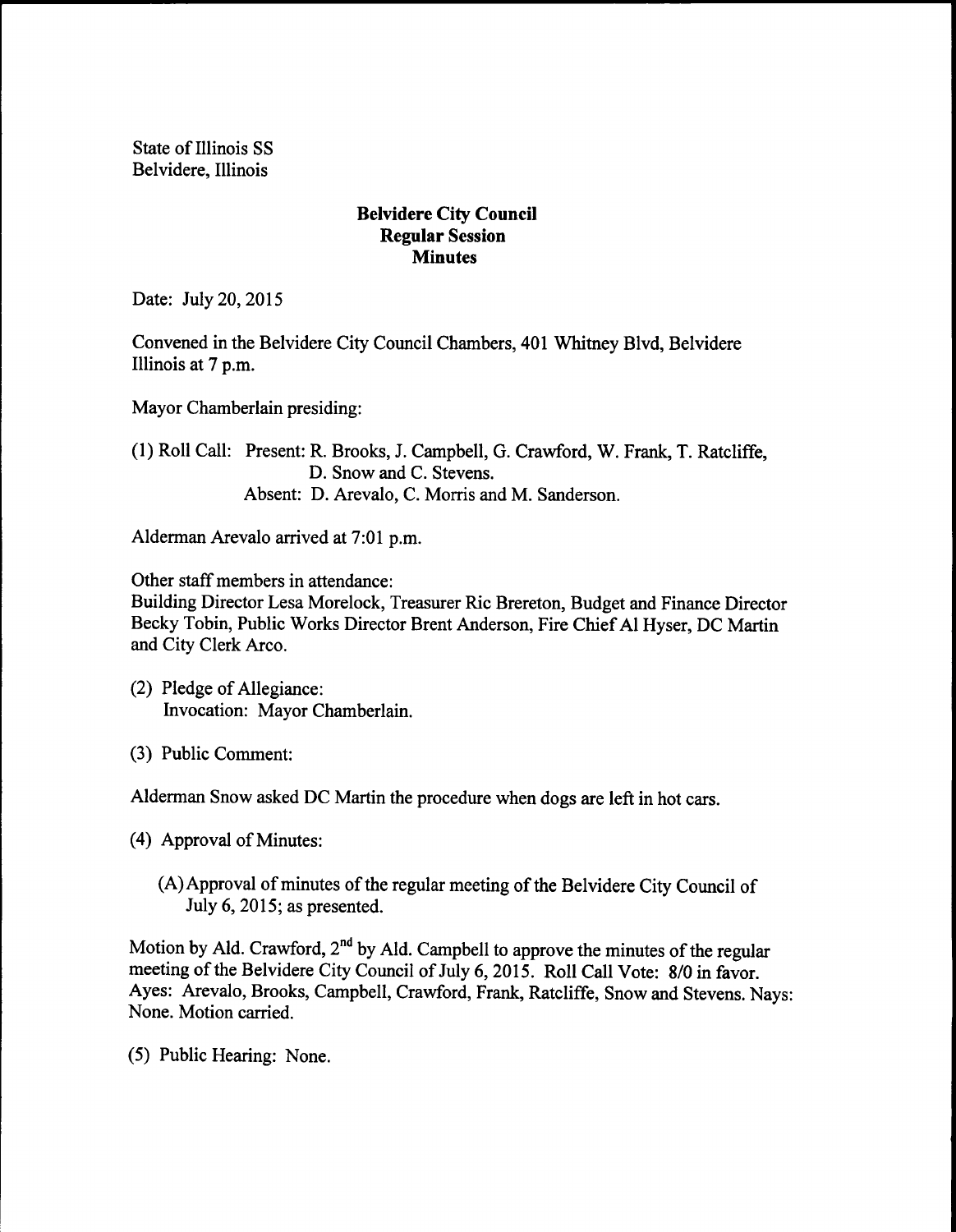6) Special Messages and Proclamations:

Mayor Chamberlain reminded the council of the IML Conference to be held in Chicago in September and Belvidere Night at the Aviator Game to be held on July 29, 2015.

7) Approval ofExpenditures: General & Special Fund Expenditures: \$2,263, 284.29 Water & Sewer Fund Expenditures: \$ 655,527.50

Motion by Ald. Snow, 2<sup>nd</sup> by Ald. Arevalo to approve the General and Special Fund Expenditures in the amount of \$2,263,284.29. Roll Call Vote: 8/0 in favor. Aves: Brooks, Campbell, Crawford, Frank, Ratcliffe, Snow, Stevens and Arevalo. Nays: None. Motion carried.

Motion by Ald. Arevalo,  $2^{nd}$  by Ald. Ratcliffe to approve the Water & Sewer Fund Expenditures in the amount of \$655, 527, 50. Roll Call Vote: 8/0 in favor. Aves: Campbell, Crawford, Frank, Ratcliffe, Snow, Stevens, Arevalo and Brooks. Nays: None. Motion carried.

- 8) Committee Reports & Minutes of City Officers:
	- A) Belvidere Police Department Overtime Report of June 23, 2015 through July 6, 2015.
	- B) Belvidere Fire Department Overtime Report of June 24, 2015 through July 7, 2015.
	- C) Minutes of City-County Coordinating Committee of June 10, 2015.
	- D) Monthly Building Department Revenue Report of June 2015.
	- E) Monthly Treasurer Report of June 2015.
	- F) Monthly General Fund Report of June 2015.
	- G) Monthly Water and Sewer Fund Report of June 2015.
	- (H) Minutes of Planning and Zoning Commission of July 14, 2015.

Let the record show these reports and minutes were read and placed on file.

(I) Minutes of Committee of the Whole – Building, Planning and Zoning and Public Works of July 13, 2015.

Motion by Ald. Crawford, 2<sup>nd</sup> by Ald. Arevalo to approve the minutes of Committee of the Whole—Building, Planning and Zoning and Public Works of July 13, 2015. Roll Call Vote: 8/0 in favor. Ayes: Crawford, Frank, Ratcliffe, Snow, Stevens, Arevalo, Brooks and Campbell. Nays: None. Motion carried.

9) Unfinished Business: None.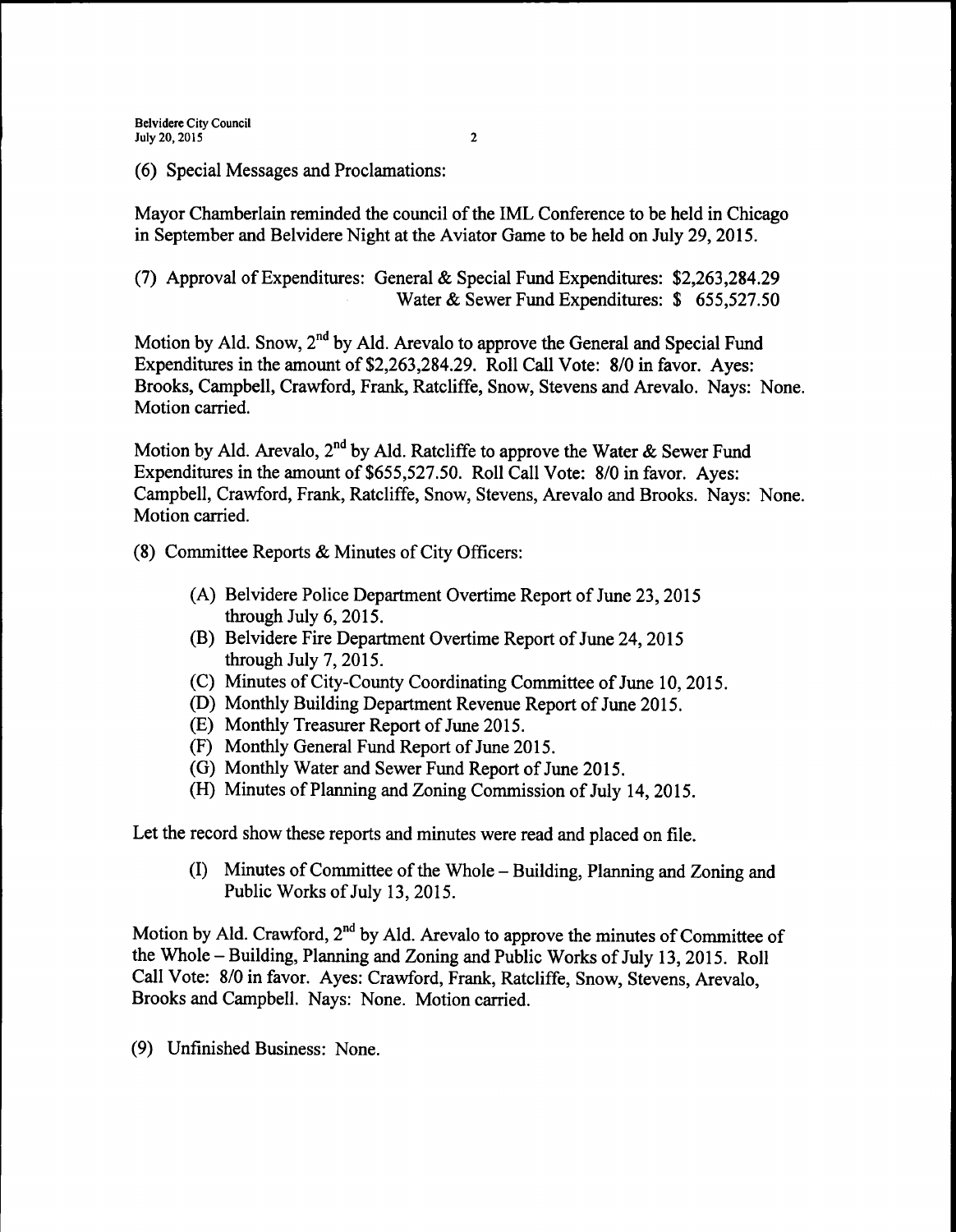10) New Business:

- A) Ord. #259H 1<sup>st</sup> Reading: An Ordinance Granting a Zoning District Change from SR-6 Single Family Residential -6 to NB Neighborhood Business. ( 214 W. Menomonie Street).
- B) Ord. #260H 1<sup>st</sup> Reading: An Ordinance Approving Final Plat 2 of Crosslink Business Park (a re-plat of Lot 2 of Plat 1 of Crosslink Business Park).

Let the record show Ordinances #259H and #260H were read and placed on file.

Motions forwarded from City-County Coordinating Committee of June 10, 2015:

(A)Motion to approve invoice  $\#146656R1$  to TRC in the amount of \$3,025.96 with a 50/50 split between the County and the City. Roll Call Vote: 8/0 in favor. Ayes: Frank, Ratcliffe, Snow, Stevens, Arevalo, Brooks, Campbell and Crawford. Nays: None. Motion carried.

Motions forwarded from Committee of the Whole Building, Planning and Zoning and Public Works of July 13, 2015.

- (A) Motion to approve the budgeted amount of \$25,000 to RMTD for continued service to Belvidere. Roll Call Vote: 9/0 in favor. Ayes: Ratcliffe, Snow, Stevens, Arevalo, Brooks, Campbell, Crawford, Frank and Mayor Chamberlain. Nays: None. Motion carried.
- B) Motion to approve the lowest responsible bid from Layne Christensen in the amount of \$17,666 to complete the abandonment of Well #6. This work will be paid for from line item 61-5-810-1730. Roll Call Vote: 8/0 in favor. Ayes: Snow, Stevens, Arevalo, Brooks, Campbell, Crawford, Frank and Ratcliffe. Nays: None. Motion carried.
- C) Motion by Ald. Brooks,  $2<sup>nd</sup>$  by Ald. Crawford to waive the bidding process for Street Department Fuel Island Replacement. Roll Call Vote: 8/0 in favor. Ayes: Stevens, Arevalo, Brooks, Campbell, Crawford, Frank, Ratcliffe and Snow. Nays: None. Motion carried.
- D) Motion to approve the proposal from Howard Lee and Sons in the amount of \$36,000 to remove and replace the Fuel Island and pumps at the Street Department. This work will be paid for from Capital Funds (\$35, 000) and line item 01-5-310-6020 (\$1,000). Roll Call Vote: 8/0 in favor. Ayes: Arevalo, Brooks, Campbell, Crawford, Frank, Ratcliffe, Snow and Stevens. Nays: None. Motion carried.